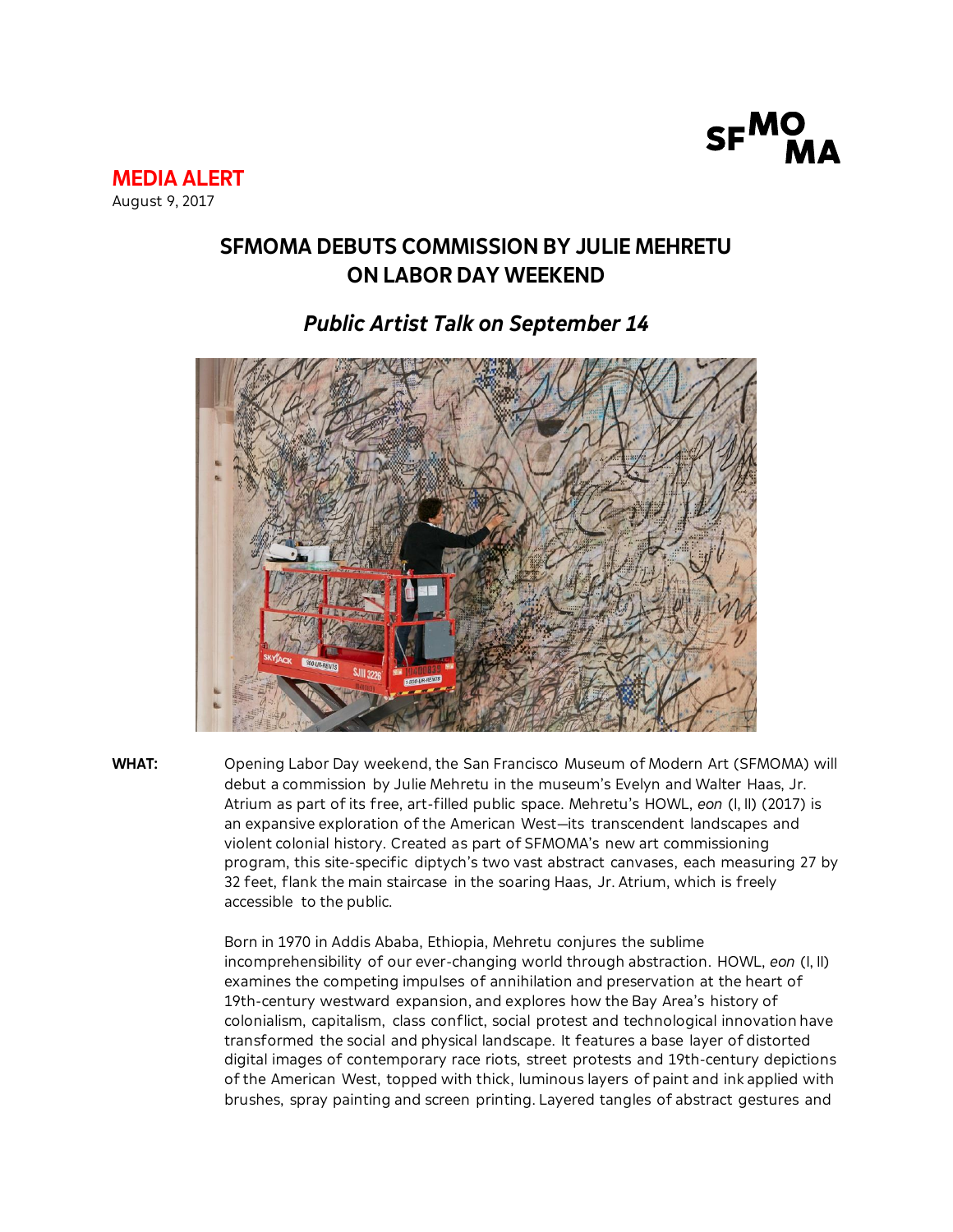erasures reflect a landscape that is continually reshaped by physical movement and struggle, reminding us of the conjoined genealogies of chaos, exploitation and hope in the making of the American West.

On Thursday, September 14, Mehretu will discuss the commission in an Artist Talk in the Phyllis Wattis Theater at SFMOMA. Tickets are \$15 (\$13 for members). Visit [sfmoma.org/event/julie-mehretu](https://www.sfmoma.org/event/julie-mehretu/) for more information.

**WHY:** The site-specific piece is part of SFMOMA's new art commissioning program, a vital part of the museum's commitment to sharing the art for our time with the Bay Area and beyond.

## **WHEN/WHERE:** *Julie Mehretu*

On view Saturday, September 2, 2017–ongoing Evelyn and Walter Haas, Jr. Atrium, Floor 1

## **Julie Mehretu Artist Talk**

Thursday, September 14, 6:30 p.m. Phyllis Wattis Theater, Floor 1

**ABOUT:** Mehretu studied at Kalamazoo College in Michigan (BA, 1992) and at the Université Cheikh Anta Diop in Dakar, Senegal (1990–91). She received an MFA in painting and printmaking from the Rhode Island School of Design (1997). Mehretu has participated in numerous international exhibitions and biennials including the Sharjah Biennial 12: the past, the present, the possible; UAE (2015); and Documenta (13) in Kassel, Germany (2012). She has received international recognition for her work, including the US Department of State Medal of Arts Award (2015), and the prestigious MacArthur Fellowship (2005).

> In 2009 and 2010, Mehretu exhibited a cycle of large paintings in *Julie Mehretu: Grey Area* at the Deutsche Guggenheim Berlin, which then travelled to the Solomon R. Guggenheim Museum in New York. She has had solo exhibitions at the Detroit Institute of Arts, Detroit (2007), Museo de Arte Contemporáneo de Castilla y León, Spain (2006) and the Walker Art Center, Minneapolis (2003).

Recent shows in 2016 include *Julie Mehretu: The Addis Show*, a solo exhibition at the Modern Art Museum Gebre Kristos Desta Center, Addis Ababa, Ethiopia, organized in conjunction with the Desta Center and the United States Embassy, and curated by Dagmawi Woubshet (PhD), and *Hoodnyx, Voodoo and Stelae* at Marian Goodman Gallery, New York.

A solo exhibition of Mehretu's work, organized by Serralves Museum of Contemporary Art, Porto, Portugal, opened in May 2017 and will travel to Centro Botín, Santander, Spain, in October 2017.

**SUPPORT:** Lead support for *Julie Mehretu* is provided by Carolyn and Preston Butcher. Major support is provided by Agnes Gund and the Evelyn and Walter Haas, Jr. Fund. Generous support is provided by Ethan Beard and Wayee Chu, Gay-Lynn and Robert Blanding, Adam and Katherine Clammer, Concepción S. and Irwin Federman, Robert S. Fisher, Jessica and Jason Moment, Diana Nelson and John Atwater, Denise Littlefield Sobel, Susan and Jim Swartz, Pat Wilson, and Sonya Yu and Zachary Lara. Additional support is provided by Alka and Ravin Agrawal and Dolly and George Chammas.